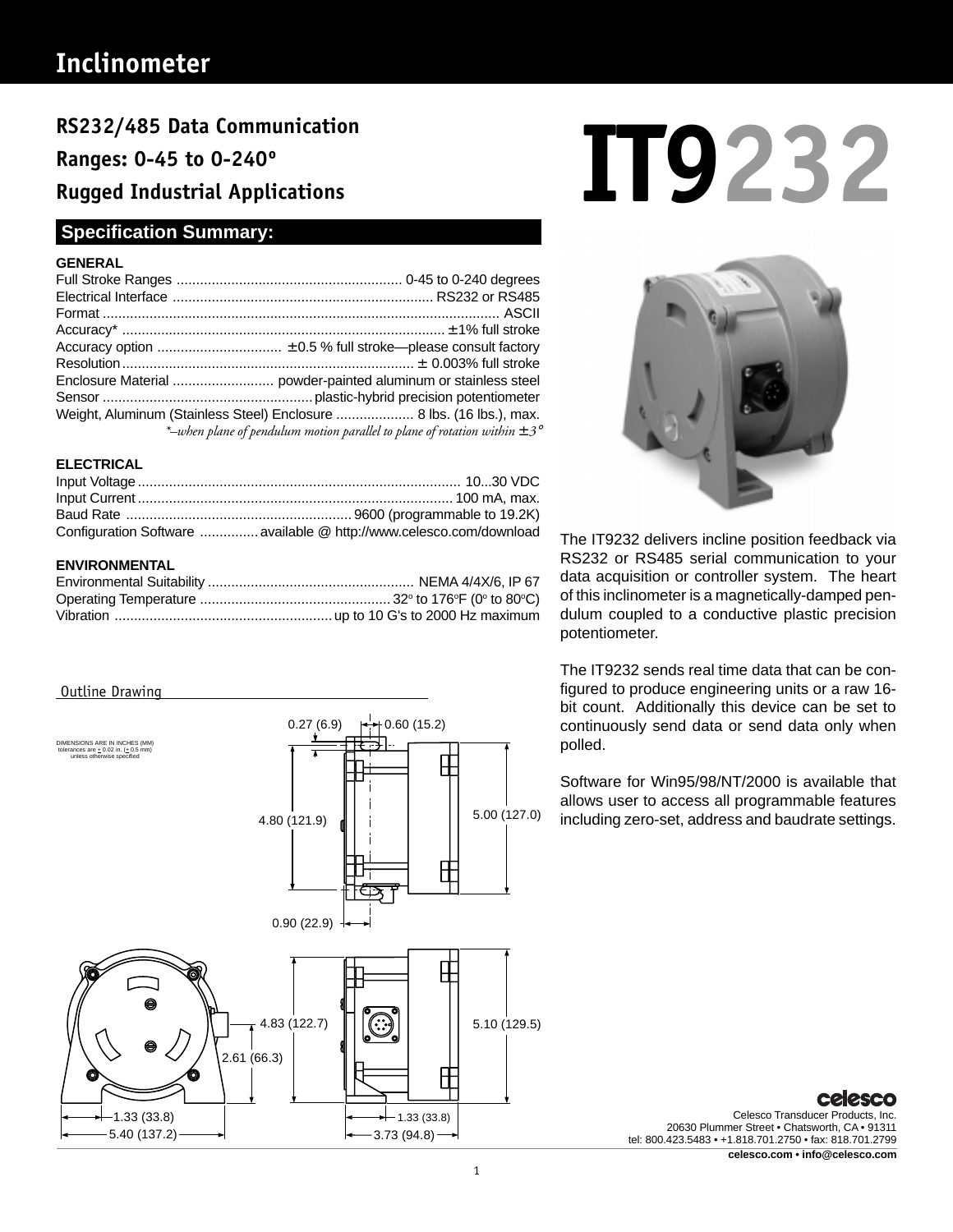# **PT9232 • Cable-Extension Transducer • RS232/485**

## **I/O Format**



### **Sensor Communication:**

All communications to/from the transducer are in ASCII. All transmissions are in ASCII.

### **Command Structure:**

|                         | Attention Asterisk Unit Drop Number <sup>(1)</sup> Command Code <sup>(2)</sup> |           | <b>Space</b>                                           | Return |
|-------------------------|--------------------------------------------------------------------------------|-----------|--------------------------------------------------------|--------|
| * <ascii 42=""></ascii> | 1 thru V                                                                       | see below | space <ascii 32=""> : CR <ascii 13=""></ascii></ascii> |        |

### **(1) Unit Drop Number:**

The number of devices is restricted to 32. This is the way to differentiate between multiple units on a single drop. This convention also holds true for a single drop.

The drop number is defined as a single alphanumeric character starting at 1 and ending at V. The range of available characters are numbers 1...9 and capital letters A...V. The number zero is not supported.

### **(2) Command Codes**

| Command       | <b>Description</b>                                                             |
|---------------|--------------------------------------------------------------------------------|
| <b>BAUD1</b>  | set baud rate to 2400 bps                                                      |
| <b>BAUD 2</b> | set baud rate to 4800 bps                                                      |
| <b>BAUD3</b>  | set baud rate to 9600 bps                                                      |
| <b>BAUD 4</b> | set baud rate to 14400 bps                                                     |
| <b>BAUD 5</b> | set baud rate to 19200 bps                                                     |
| UNIT $n$      | $n =$ actual distance from xx, xxx to xxxxx, x                                 |
| <b>RV</b>     | reverse direction of travel scaling                                            |
| DROP $n$      | set unit drop number, $n = 19$ and AV                                          |
| <b>SPAN</b>   | sets the span at present position                                              |
| ZERO          | sets the zero to present position                                              |
| <b>B1</b>     | sends back the present position in scaled units                                |
| ?             | sends back the actual number of the $A/D$ reading $(\pm 065535,$ uncalibrated) |
| GS/N          | sends back unit serial number                                                  |
| <b>GFS</b>    | sends back full scale setting in counts (A/D)                                  |
| <b>GZERO</b>  | sends back zero scale setting in counts (A/D)                                  |
| <b>GRV</b>    | sends back if reversed or not ( $0 =$ normal, $1 =$ reversed)                  |
| <b>VER</b>    | sends back Celesco software version                                            |
| <b>GUNIT</b>  | sends back the units of measurement scaled to                                  |
| SC            | set to constant send mode (factory preset)                                     |

# **Ordering Information**



# Sample Model Number:

### **IT9232 - 60 - 120 - AL - D - 232 - M6**

**B** magnetic dampening: yes **C** data communication: rs232 clockwise rotation: 60˚ **CW** CCW counter-clockwise rotation: 120° **c** enclosure aluminum

**D** electrical connection: 6-pin plastic connector

 $\begin{bmatrix} 60^\circ \\ 120^\circ \end{bmatrix}$  total rotation = 180°